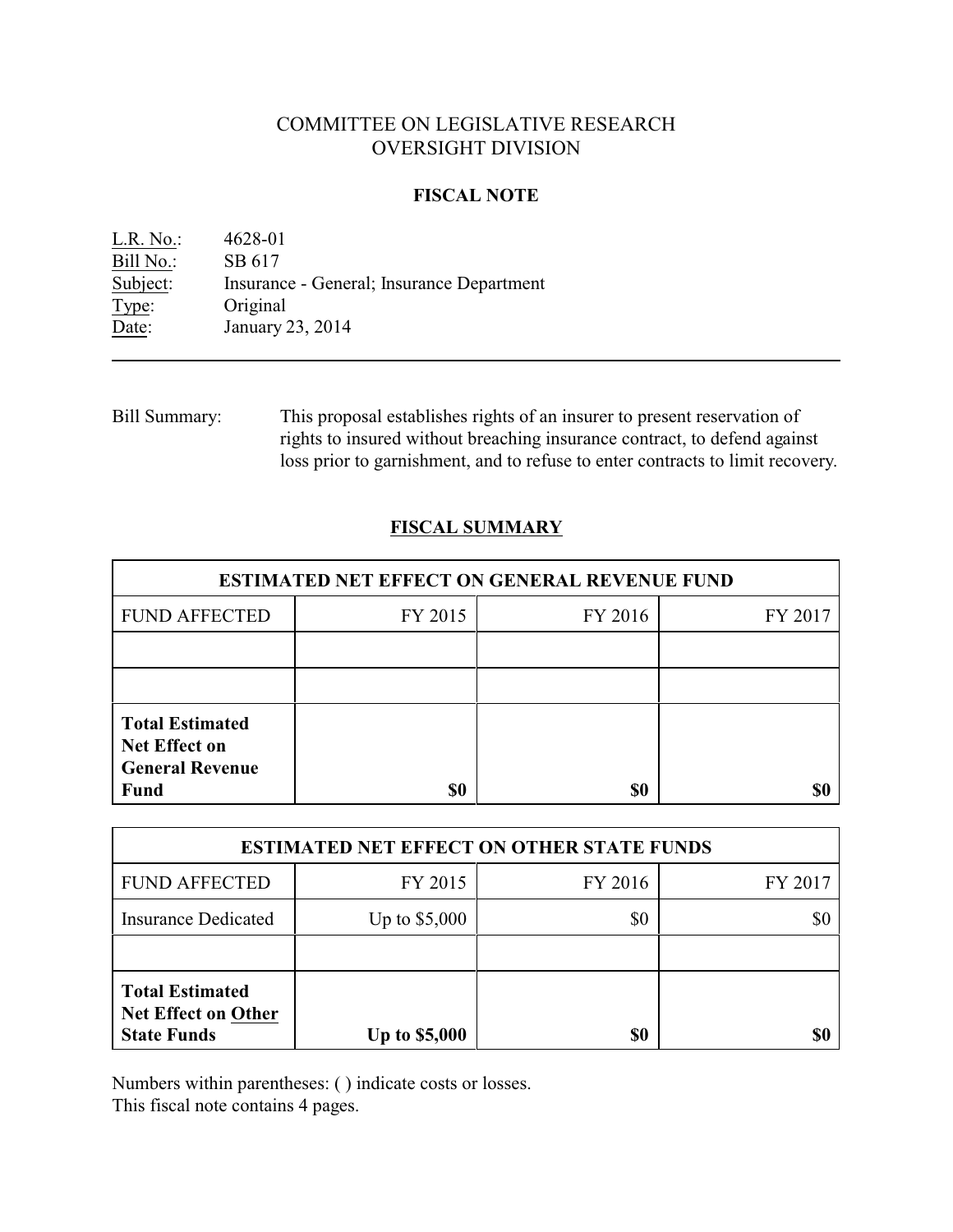| <b>ESTIMATED NET EFFECT ON FEDERAL FUNDS</b>                               |         |         |         |  |
|----------------------------------------------------------------------------|---------|---------|---------|--|
| <b>FUND AFFECTED</b>                                                       | FY 2015 | FY 2016 | FY 2017 |  |
|                                                                            |         |         |         |  |
|                                                                            |         |         |         |  |
| <b>Total Estimated</b><br><b>Net Effect on All</b><br><b>Federal Funds</b> | \$0     | \$0     |         |  |

| <b>ESTIMATED NET EFFECT ON FULL TIME EQUIVALENT (FTE)</b>    |         |         |         |  |
|--------------------------------------------------------------|---------|---------|---------|--|
| <b>FUND AFFECTED</b>                                         | FY 2015 | FY 2016 | FY 2017 |  |
|                                                              |         |         |         |  |
|                                                              |         |         |         |  |
| <b>Total Estimated</b><br><b>Net Effect on</b><br><b>FTE</b> |         |         |         |  |

 $\Box$  Estimated Total Net Effect on All funds expected to exceed \$100,000 savings or (cost).

 $\Box$  Estimated Net Effect on General Revenue Fund expected to exceed \$100,000 (cost).

| <b>ESTIMATED NET EFFECT ON LOCAL FUNDS</b> |         |         |       |  |
|--------------------------------------------|---------|---------|-------|--|
| FUND AFFECTED                              | FY 2015 | FY 2016 | FY 20 |  |
| <b>Local Government</b>                    | \$0     | \$0     | \$(   |  |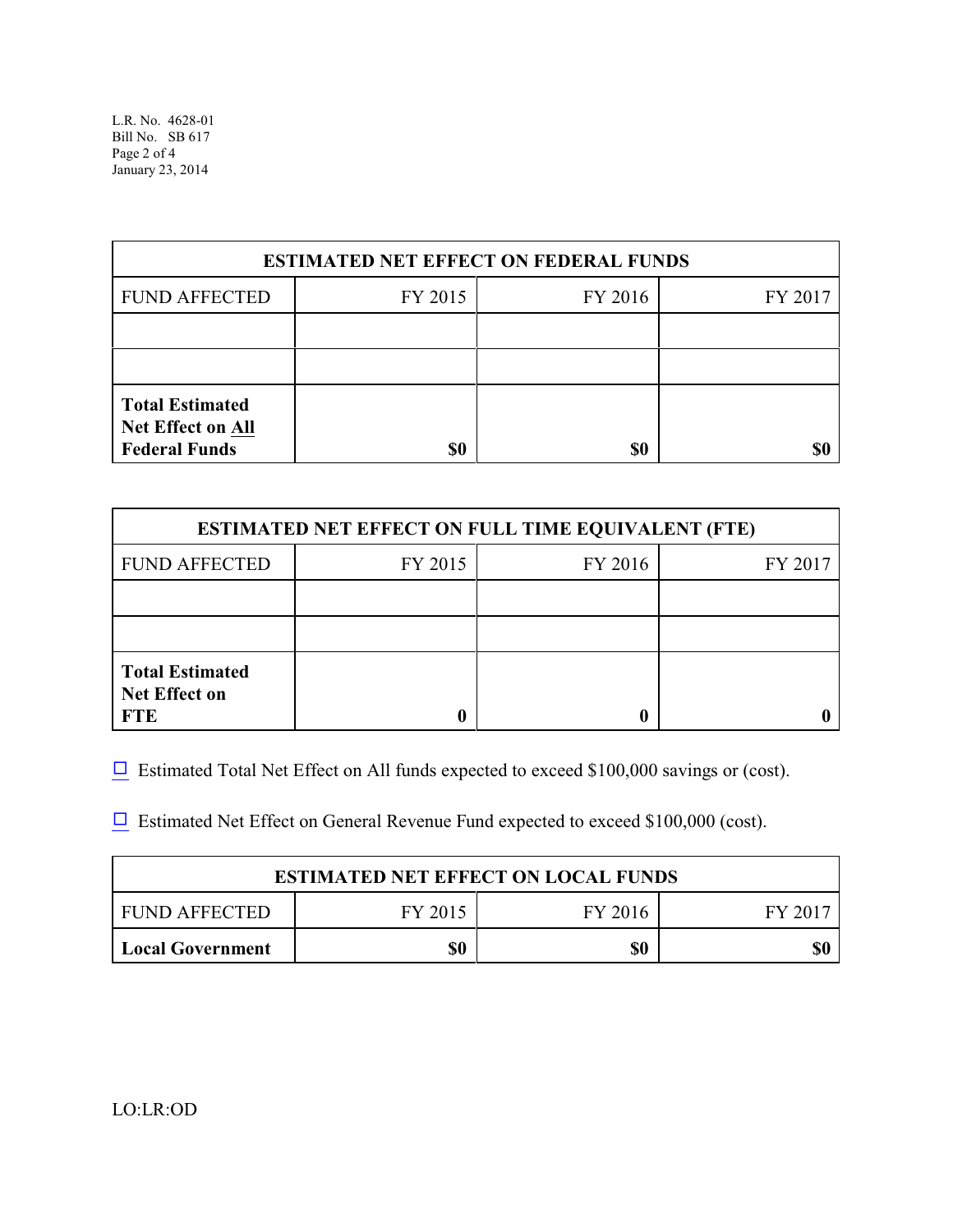L.R. No. 4628-01 Bill No. SB 617 Page 3 of 4 January 23, 2014

### **FISCAL ANALYSIS**

#### ASSUMPTION

Officials from the **Department of Insurance, Financial Institutions and Professional Registration** assume insurers may be required to submit amendments to their policies to comply with legislation. Policy amendments must be submitted to the department for review along with a \$50 filing fee. The number of insurance companies writing these policies in Missouri fluctuates each year. One-time additional revenues to the Insurance Dedicated Fund are estimated to be up to \$5,000.

Additional staff and expenses are not being requested with this single proposal, but if multiple proposals pass during the legislative session which require policy form reviews the department will need to request additional staff to handle increase in workload.

| FISCAL IMPACT - State Government<br><b>INSURANCE DEDICATED FUND</b> | FY 2015<br>$(10 \text{ Mo.})$ | FY 2016    | FY 2017                       |
|---------------------------------------------------------------------|-------------------------------|------------|-------------------------------|
| Revenue - Policy Amendment Fee                                      | Up to $$5,000$                | \$0        | $\underline{\$0}$             |
| <b>ESTIMATED NET EFFECT ON</b><br><b>INSURANCE DEDICATED FUND</b>   | <u>Up to \$5,000</u>          | <u>\$0</u> | $\underline{\underline{\$0}}$ |
| FISCAL IMPACT - Local Government                                    | FY 2015<br>$(10 \text{ Mo.})$ | FY 2016    | FY 2017                       |
|                                                                     | <u>\$0</u>                    | <u>\$0</u> | <u>\$0</u>                    |

### FISCAL IMPACT - Small Business

Small insurance businesses will be required to submit an amendment and corresponding policy amendment fee to comply with this legislation.